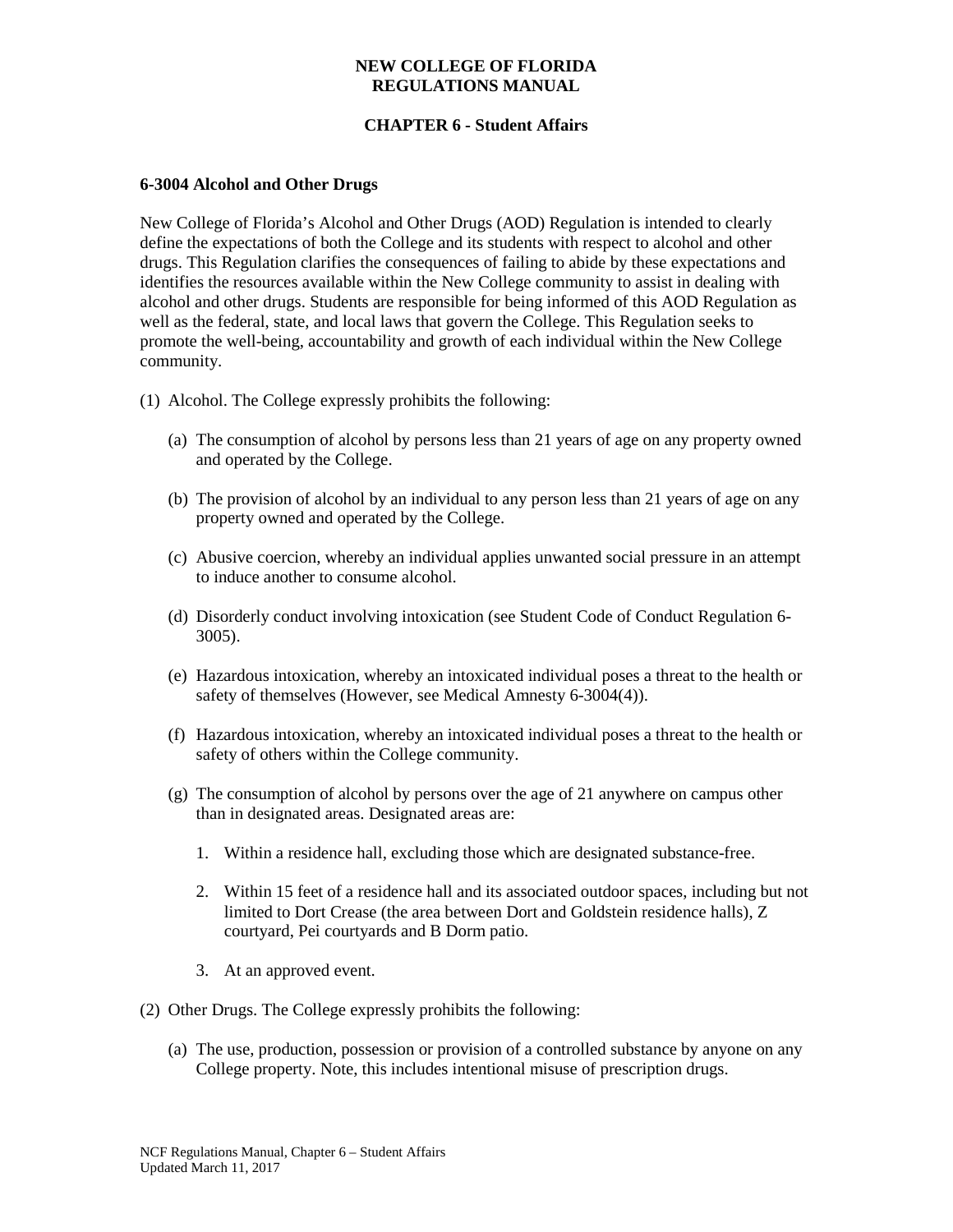# **CHAPTER 6 - Student Affairs**

- (b) Abusive coercion, whereby an individual applies unwanted social pressure in an attempt to induce another to produce, possess, provide or use a controlled substance, including prescription drug(s).
- (3) Guests: Students are responsible for the conduct of their guests. If a student's guest violates this Regulation, then the student shall be held to have violated this Regulation. However, the Dean of Student Affairs and/or Community Board shall have discretion in determining the appropriate response or sanction if the student was unaware of or unable to prevent the violating conduct of said student's guest.
- (4) Medical Amnesty Policy.
	- (a) In the case of a medical emergency, please dial 911 or the New College Police Department at 941-487-4210. The caller and the affected party are both within the realm of Medical Amnesty. Safety comes first.
	- (b) Purpose: New College of Florida seeks to ensure that students at medical risk as a result of alcohol or substance misuse will receive prompt and appropriate medical attention. Students are encouraged to seek immediate medical assistance when they are concerned about their own health or that of another individual. Medical Amnesty policy benefits our campus by encouraging students to make responsible decisions in seeking medical attention in serious or life-threatening situations that result from alcohol and/or other drugs' misuse/abuse and in any situation where medical treatment is reasonably believed to be appropriate. Medical Amnesty attempts to ensure that intoxicated students receive immediate medical assistance and follow-up assessment to reduce the likelihood of future incidents. An individual who requests assistance on behalf of another individual for either an alcohol or drug-related transport will not be subject to discipline with respect to the circumstances necessitating the transport.
	- (c) Procedure: Medical Amnesty applies to a student when it is determined that the individual sought emergency medical attention for oneself or another person; or medical assistance was sought for them by another student. When Medical Amnesty applies, the student will not be charged with an AOD violation by the Dean of Student Affairs or designee. The Dean, or designee, may mandate in such cases that the student undergo an AOD substance abuse assessment with the Counseling and Wellness Center. Failure to complete the CWC assessment may itself be considered a violation of the Student Code of Conduct. Refusal of Medical Amnesty by the affected party negates this procedure, and any potential violations will be handled as otherwise dictated by the Regulation.
	- (d) Finally, it should be noted that the foregoing policy applies only to cases that are brought before the Office of Student Affairs, and has no authority over formal charges brought against a student by campus law enforcement or any other institution, including but not limited to the State Attorney's Office. Medical Amnesty does **not** apply to any other prohibited behavior such as illegal distribution of illicit substances, harassment, or assault.
	- (e) The Medical Amnesty Policy applies to NCF students who are victims of sexual assault under the influence of alcohol or other drugs.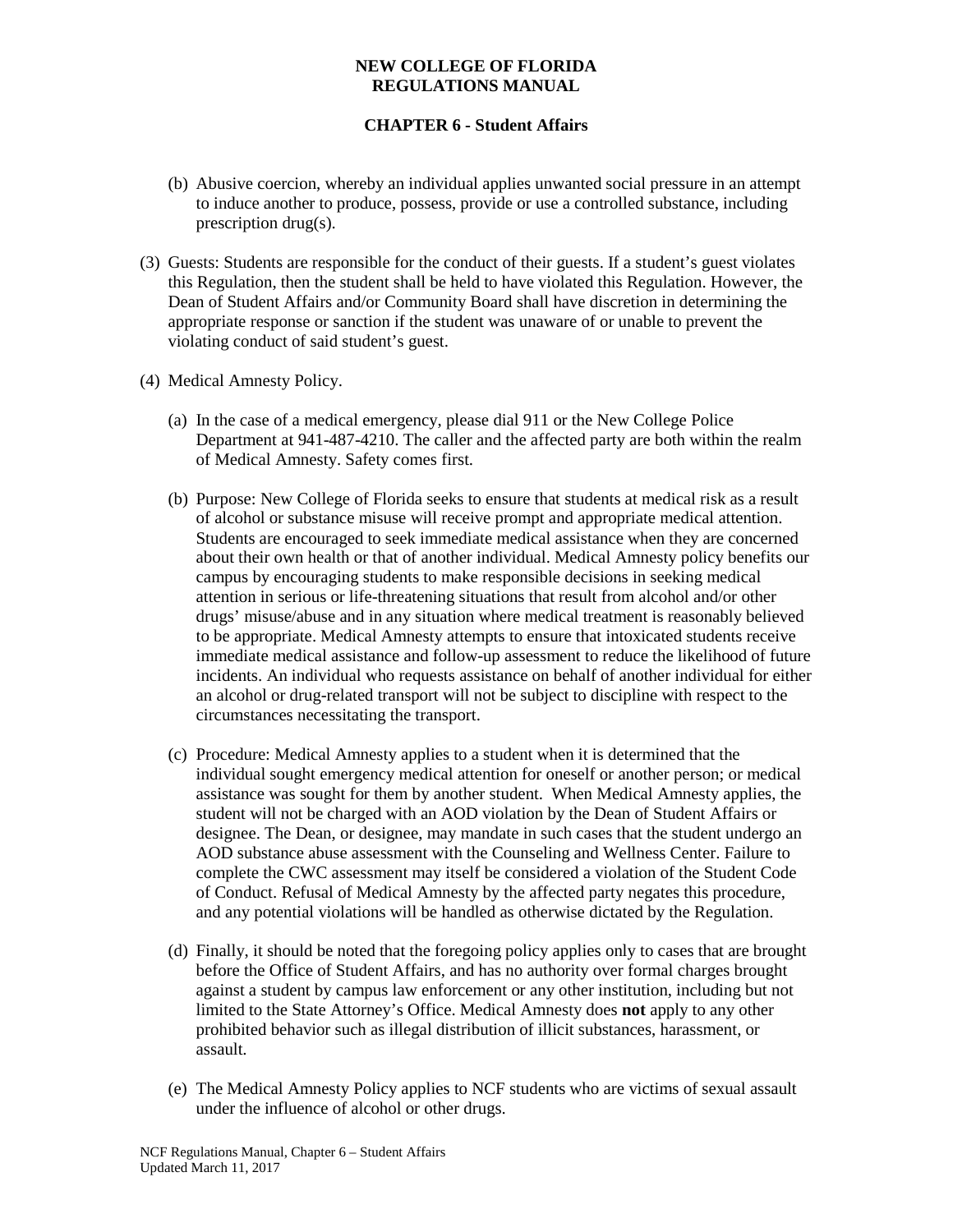# **CHAPTER 6 - Student Affairs**

(f) Disclaimer for the Invocation of Medical Amnesty: Any student or students who would ordinarily have been found to be in violation of this AOD Regulation but were not charged by claiming the Medical Amnesty clause may be subject to additional non punitive measures administered by the Dean of Student Affairs in accordance with the severity of the situation, depending on a variety of factors. Such factors include but are not limited to the specific substance(s) in question, use/misuse of the substance(s) that resulted in medical attention being necessary, and likelihood of further medical intervention in the future as related to the substance(s) or incident in question.

## (5) Violations.

- (a) Alleged violations of this Regulation will be referred to the Office of Student Affairs, which will handle the matter in accordance with established procedures. The Dean of Student Affairs or designee will meet with the student and propose requirements that the student must satisfy or, if applicable, a sanction. If the student rejects the proposal, the student's case will go before the Community Board.
- (b) Students alleged to have violated this Regulation will, when appropriate, be encouraged to meet with professionals in the Counseling and Wellness Center.
- (c) Major and Minor Violations
	- 1. Major violations: include possession of any quantity and/or use of "hard" drugs or non-prescribed prescription drugs, distribution of alcohol to minors, possession of distribution quantities and/or actual distribution of any illegal drugs or prescription drugs. Tampering with smoke detectors in any way is an immediate threat to safety and is a major violation.
		- a. Hard drugs: include, but are not limited to, heroin, cocaine, and methamphetamine.
	- 2. Minor violations: include underage use of alcohol and personal possession and/or use of marijuana (less than 20 grams).
	- 3. Uncooperative behavior may elevate a violation to a higher level of violation and, therefore, a more serious response from the college. Uncooperative behavior includes, inter alia, the following:
		- a. Student refuses to show identification
		- b. Student refuses to surrender illegal drugs or alcohol
		- c. Student is overtly uncooperative to lawful requests from College staff or police
	- 4. In no way does this limit the discretion of NCF staff to contact the police. When NCF believes it is necessary, campus police may be called on to assist, investigate, and potentially detain a student for violation of this Regulation.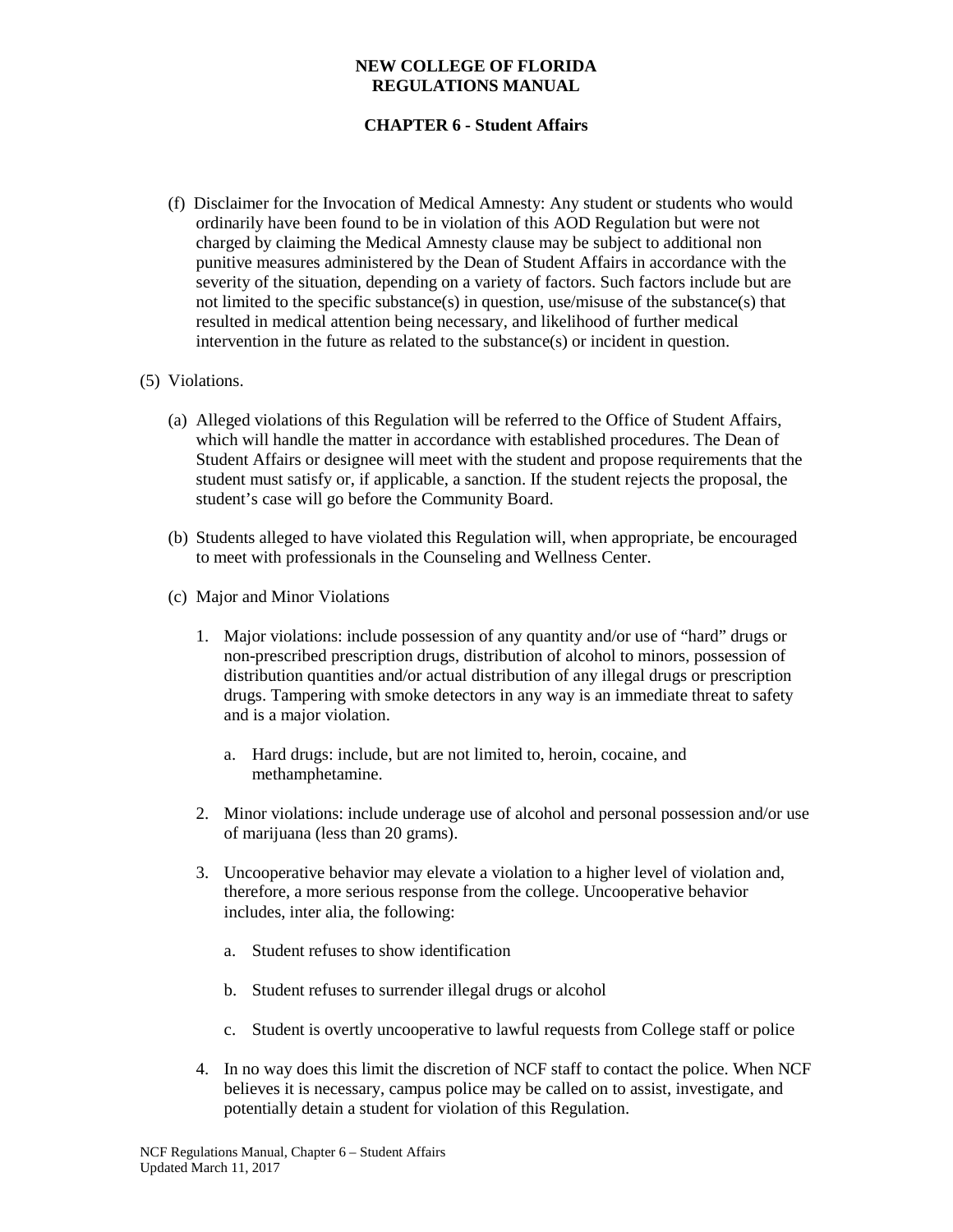## **CHAPTER 6 - Student Affairs**

- (6) College response to violations
	- (a) In the event a student admits or is found responsible for a violation of this Regulation, the following levels of response shall be applied:
		- 1. **Level one:** This level is for first time minor violations without aggravating factors, such as uncooperative behavior. For such violations the student shall be given the opportunity to voluntarily meet with professionals in the CWC and participate in alcohol and other drug education. The format of this education will be at the discretion of the Dean of Student Affairs or designee and may include an internet based training module or meeting/programing with the designee. The student shall provide the Dean of Student Affairs, or designee with confirmation that the student met with the CWC and completed the alcohol and other drug education within 30 days of the finding of responsibility for the violation. In the event the student refuses a voluntary meeting at the CWC and alcohol and other drug education then the Dean of Student Affairs shall contact the student's parents or guardians and the student will be put on probation for one year.
		- 2. **Level two:** This level is for a second minor violation of this Regulation as well as a first violation with aggravating factors, such as uncooperative behavior or tampering with a fire alarm. For such violations the student shall be required to participate in alcohol and other drug education. The format of this education will be at the discretion of the Dean of Student Affairs or designee and may include an internet based training module or meeting/programing with the designee. The student shall provide the Dean of Student Affairs, or designee with confirmation that the student completed the alcohol and other drug education within 30 days of the finding of responsibility for the violation. The student's parents or guardians will also be contacted and the student will be placed on probation for one year. The student may also be required to do up to 75 hours of community service.
		- 3. **Level three:** This level is for a third minor violation of this Regulation, a second minor violation with aggravating factors, and all major violations. At a maximum the student may be expelled and permanently trespassed from campus. At a minimum the student's parents or guardians will be notified, the student will be trespassed from campus after 8:00 pm, and the student will be placed on probation for no less than one year.
	- (b) Educational or disciplinary action by NCF does not preclude the possibility of criminal charges against the individual. Similarly, the filing of criminal charges does not preclude action by NCF. These are independent systems and both may be applied.
- (7) Police. Officers of the New College Police Department maintain professional discretion in the performance of their official duties. This Regulation in no way limits that discretion.
- (8) Prevention and Intervention. The College is committed to the safety and well-being of both its students and the campus community. Educational programing shall be regularly provided by the College regarding prevention and treatment resources and students are strongly